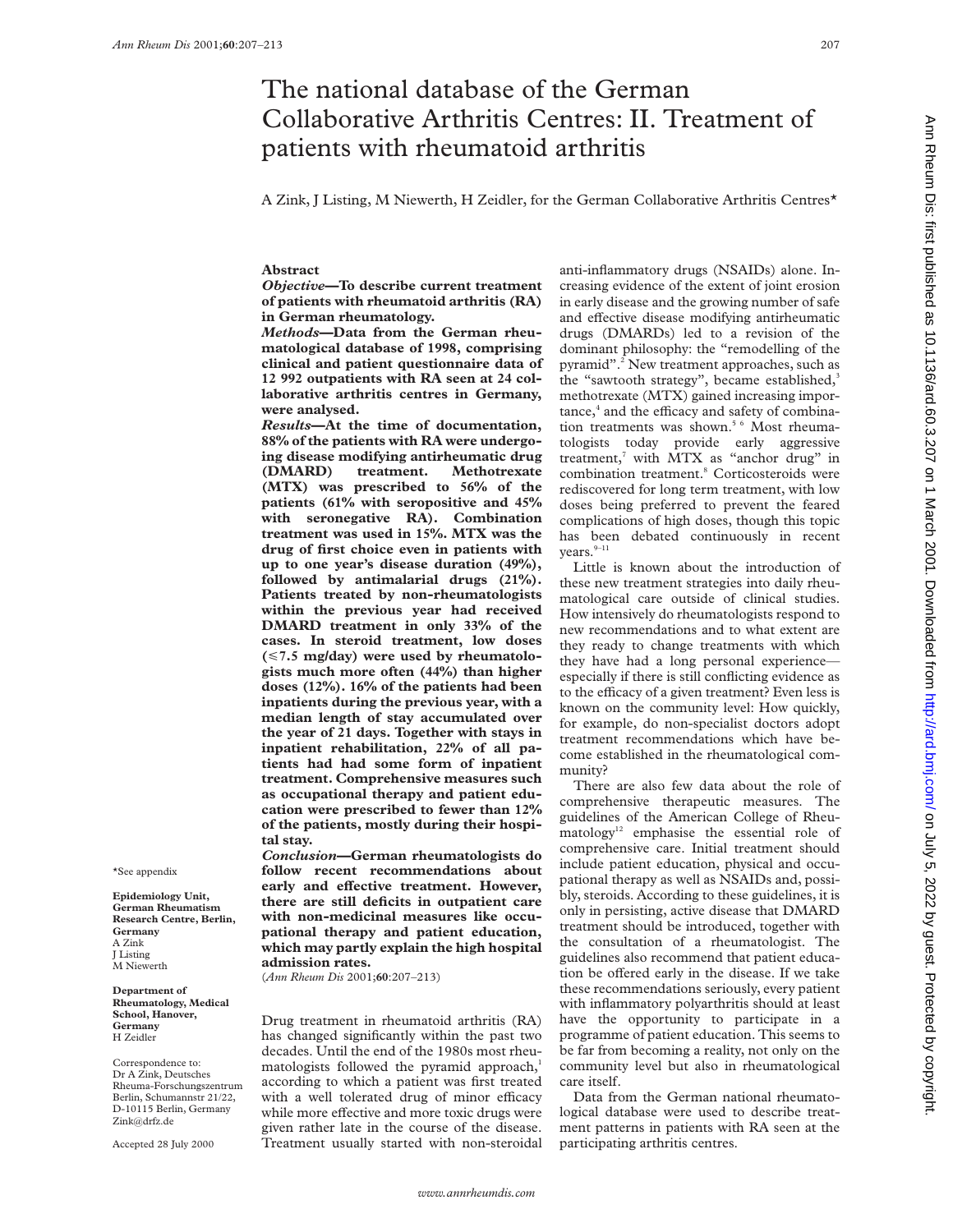|                         | All patients with RA                        |                                                             | Disease duration $\leq$ years                |                                                             |
|-------------------------|---------------------------------------------|-------------------------------------------------------------|----------------------------------------------|-------------------------------------------------------------|
|                         | Newly referred patients<br>$(%) (n=1206)$ † | Patients treated by<br>rheumatologists $(% )$<br>$(n=8716)$ | Newly referred patients<br>$(%) (n=543) \pm$ | Patients treated by<br>rheumatologists $(\%)$<br>$(n=1016)$ |
| Antimalarial drugs      | $3.2*$                                      | 15.0                                                        | $0.6*$                                       | 17.1                                                        |
| <b>SSZ</b> <sup>¶</sup> | $9.0*$                                      | 14.5                                                        | $5.2*$                                       | 18.3                                                        |
| Parenteral gold         | $4.1*$                                      | 9.1                                                         | $1.4*$                                       | 7.6                                                         |
| <b>MTX</b>              | $15.7*$                                     | 53.5                                                        | $8.2*$                                       | 44.1                                                        |
| $AZA\P$                 | $2.2*$                                      | 4.7                                                         | 0.6                                          | 2.2                                                         |
| Other DMARDs            | $2.8*$                                      | 7.5                                                         | 1.4                                          | 4.5                                                         |
| Any of these drugs      | $32.6*$                                     | 87.3                                                        | $16.3*$                                      | 82.8                                                        |

*Table 1 Disease modifying antirheumatic drug (DMARD) treatment within the previous 12 months in patients with rheumatoid arthritis by disease duration; comparison of new patients and patients treated by rheumatologists (1998; values are percentages)*

The sums total more than 100% because some patients in both groups had received different individual drugs successively. \*Di Verences are significant on the 0.001 level.

†Without 189 cases who were referred by rheumatologists.

‡Without 35 cases who were referred by rheumatologists.

 $\sqrt{\text{SSZ}}$  = sulfasalazine; MTX = methotrexate; AZA = azathioprine.

#### **Patients and methods**

The structure and content of the database are described elsewhere in more detail.<sup>13</sup> For the description of drug and complementary treatments, data from 1998 were used. Recent developments in the frequency of inpatient care were analysed using data from the years 1993–98. The number of outpatients with RA recorded in the database was 10 383 in 1993, between 11 391 and 12 750 in each of the years 1994–97, and 12 992 in 1998. As the decrease in hospital days and length of stay from 1993 to 1998 was linear, we report only the data for the years 1993 and 1998.

Diagnosis, disease duration, drug treatment as well as activity and severity of the disease, joint counts, and laboratory parameters in this database are registered by the doctor. "Severity" is measured by a five item Likert scale ("asymptomatic", "mild", "moderate", "severe", and "very severe"). Assessment of severity is made by considering the previous course of disease and the expected prognosis of a patient in comparison with other patients with the same disease. It reflects a more constant judgment over time compared with disease activity. In the analyses we grouped the first two items to "mild" and the last two to "severe". Non-drug treatments (physical therapy, patient education, stays in hospitals or rehabilitative clinics) are recorded by the patient.

Even though only rheumatologists and their patients contribute to the database, conclusions about the therapeutic behaviour of non-specialist doctors can be drawn: if we focus on new cases which were not treated by rheumatologists within the previous 12 months, treatment within this time frame can be attributed to the family doctor. On the other hand, by restricting our attention to patients who have been receiving continuous rheumatological care for at least the previous six months, we can describe the therapeutic behaviour of rheumatologists.

Drug treatments are recorded in two formats: as current treatments (day of registration) and treatments within the past 12 months. The first item is used to analyse present treatments including combination treatments in rheumatological care, whereas the second item is used to compare treatment behaviour in non-specialised care (newly referred patients) and in rheumatological care.

"Osteoporosis medication" comprises all treatments given with the aim of preventing and treating osteoporosis—that is, calcium, vitamin D, hormones, bisphosphonates, fluorides. The database in 1998 did not differentiate between single drugs.

To compare treatments among rheumatologists on different levels of health care, case mix adjusted odds ratios and their 95% confidence intervals (CI) were calculated. Case mix adjustment was performed by logistical regression analysis with respect to age, sex, disease duration, rheumatoid factor, disease severity, and disability score.

The program SPSS (Statistical Package for the Social Sciences<sup>14</sup>) was used for data entry and analysis.

# **Results**

DRUG TREATMENTS WITHIN THE PREVIOUS 12 MONTHS

## *DMARD treatment*

If we compare treatments during the previous 12 months in newly referred and continuously treated patients, the spectrum differs greatly between patients treated by doctors with and without a rheumatological subspecialisation (table 1). In 1998, 87% of the patients with RA treated by rheumatologists had received any DMARD within the previous 12 months. Fifty four per cent were treated with MTX. Antimalarial drugs and sulfasalazine (SSZ) had been used with about the same frequency, followed by parenteral gold. All the other drugs were scarcely prescribed. In contrast, before the consultation of a rheumatologist, only 33% of all patients with RA had received any DMARD; 16% had been prescribed MTX.

As newly referred patients have a shorter disease duration than patients receiving rheumatological treatment, in table 1 the two groups are compared also for patients with a disease duration of up to two years. Sixteen per cent of the new cases but 83% of the patients with fewer than two years' disease duration treated by rheumatologists had received DMARD treatment within the previous 12 months. MTX was the drug of first choice among rheumatologists and also in patients with less than two years' disease duration.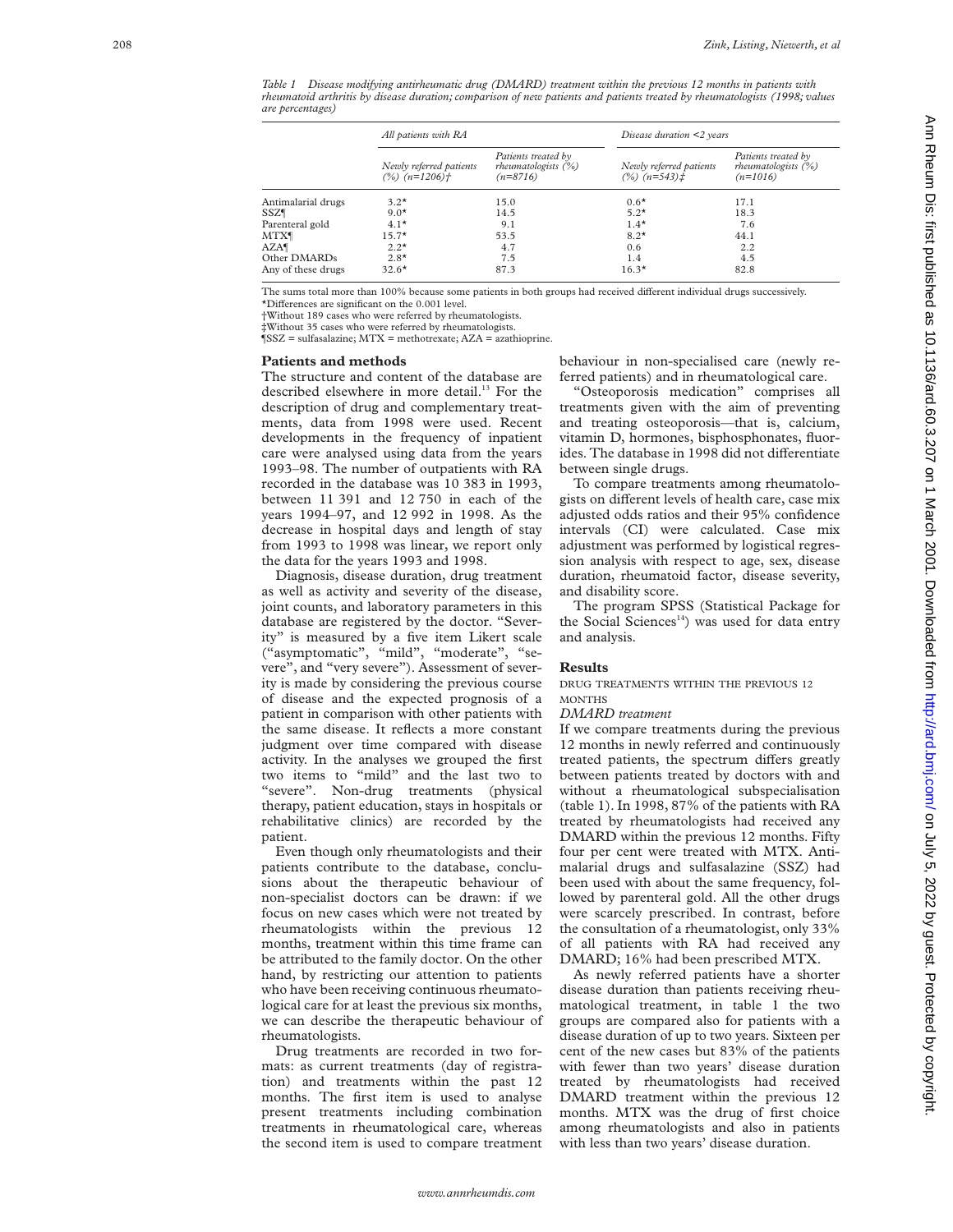*Table 2 Other drug treatment within the previous 12 months in patients with rheumatoid arthritis; comparison of newly referred patients and patients treated by rheumatologists (1998; values are percentages)*

|                               | All patients with RA                        |                                                             | Disease duration $\leq$ years                       |                                                             |
|-------------------------------|---------------------------------------------|-------------------------------------------------------------|-----------------------------------------------------|-------------------------------------------------------------|
|                               | Newly referred patients<br>$(%) (n=1200)$ † | Patients treated by<br>rheumatologists $(\%)$<br>$(n=8583)$ | Newly referred patients<br>$(%) (n=501)$ $\ddagger$ | Patients treated by<br>rheumatologists $(\%)$<br>$(n=1206)$ |
| Analgetics                    | 4.5                                         | 6.8                                                         | 3.6                                                 | 6.0                                                         |
| <b>NSAIDs</b>                 | $51.7*$                                     | 61.6                                                        | $42.3*$                                             | 57.3                                                        |
| Steroids ( $\leq 7.5$ mg/day) | $16.8*$                                     | 45.4                                                        | $10.4*$                                             | 40.2                                                        |
| Steroids (>7.5 mg/day)        | $18.7*$                                     | 12.0                                                        | 14.4                                                | 18.6                                                        |
| Intra-articular steroids      | $1.9*$                                      | 10.9                                                        | $1.2*$                                              | 7.9                                                         |
| Osteoporosis treatment        | $5.2*$                                      | 26.0                                                        | $2.0*$                                              | 20.6                                                        |
| Antibiotics                   | 0.4                                         | 0.4                                                         | 0.4                                                 | 0.2                                                         |
| Any of these drugs            | $72.2*$                                     | 92.4                                                        | $60.3*$                                             | 90.6                                                        |

 $*$ Differences are significant on the 0.001 level.

†Without 189 cases who were referred by rheumatologists.

‡Without 35 cases who were referred by rheumatologists.

¶NSAIDs = non-steroidal anti-inflammatory drugs.

The difference between rheumatological and non-specialised care is not restricted to early arthritis: 52% of newly referred cases with a disease duration of more than two years had not received a DMARD within the previous 12 months compared with 12% of those who had been in rheumatological care.

# *Non-DMARD drug treatments*

There were also differences between nonspecialist doctors and rheumatologists in the use of other drugs (table 2): 17% of the patients treated by non-rheumatologists within the previous 12 months but 45% of those treated by rheumatologists had received low dose corticosteroids ( $\leq 7.5$  mg/day) in this period. The frequency of use of "high dose" corticosteroids (>7.5 mg/day) was slightly higher in newly referred patients. Rheumatologists used injectable corticosteroids more often. There was also a marked difference in the prescription of drugs to treat osteoporosis: because RA and steroid treatment constitute risk factors for osteoporosis, about one quarter of all patients with RA treated by rheumatologists received some drug treatment for this condition as compared with only 5% of the patients treated by non-specialists. Rheumatologists more often used NSAIDs than non-rheumatologists.

To control for the differential influence of disease duration in the two groups, we again compared patients with fewer than two years of disease. Although there is only a small difference in the frequency of prescriptions of high dose corticosteroids between nonspecialist doctors and rheumatologists in this group, the difference for low dose steroids was more marked: 10% of all patients treated by non-rheumatologists and 40% of those undergoing treatment by rheumatologists had received low dose steroid treatment. Comparisons within the group of patients with a short disease duration show that the differences between the two groups of doctors cannot be attributed to differences in disease duration. The same holds true if we control for disease activity or severity (data not shown).

# CURRENT DRUG TREATMENT IN RHEUMATOLOGICAL CARE *DMARD treatment*

At the time of documentation 90% of the seropositive and 84% of the seronegative patients with RA were undergoing DMARD treatment (table 3). MTX was prescribed to 61% of the seropositive and 45% of the seronegative patients, mostly as a single treatments. In 17% of the seropositive and almost 10% of the seronegative patients combination treatments were given. The most common combinations were MTX and antimalarial drugs, and methotrexate with SSZ. Triple treatment (MTX, SSZ, and antimalarial drugs) was used in less than 1% of the patients.

If we consider only patients with a disease duration of up to two years who had been undergoing treatment by a rheumatologist for at least the previous six months, 91% were receiving DMARD treatment. In this group MTX (alone or in combination) was given to 51% of the patients. Antimalarial drugs ranked second with 21%, followed by SSZ with 18%. Of all DMARD treatments in this group of patients, 11% were combination treatments. For patients with fewer than 12 months' disease duration and a very early start for their rheumatological treatment (within six months of symptom onset) the figures are similar: 91% were receiving DMARD treatment, 49% of these patients received MTX, antimalarial drugs were prescribed for 21%, SSZ for 19%. Combination treatment was given in 9% of these early cases.

As was to be expected, in general, MTX was used more frequently in cases the doctors rated as more severe (table 4): 39% of mild but 62% of moderate and 68% of patients with severe RA received MTX treatment, either alone or in combination. MTX was given in combination with another DMARD in 28% of severe cases. On the other hand, SSZ and antimalarial drugs were preferentially used in mild cases.

There were differences in the use of single DMARDs between the rheumatology units at different levels of care. Rheumatologists in individual practices used MTX almost as frequently as those in academic or other hospitals (54% in practices compared with 55% in academic and 59% in non-university hospitals). In patients with mild RA, however, MTX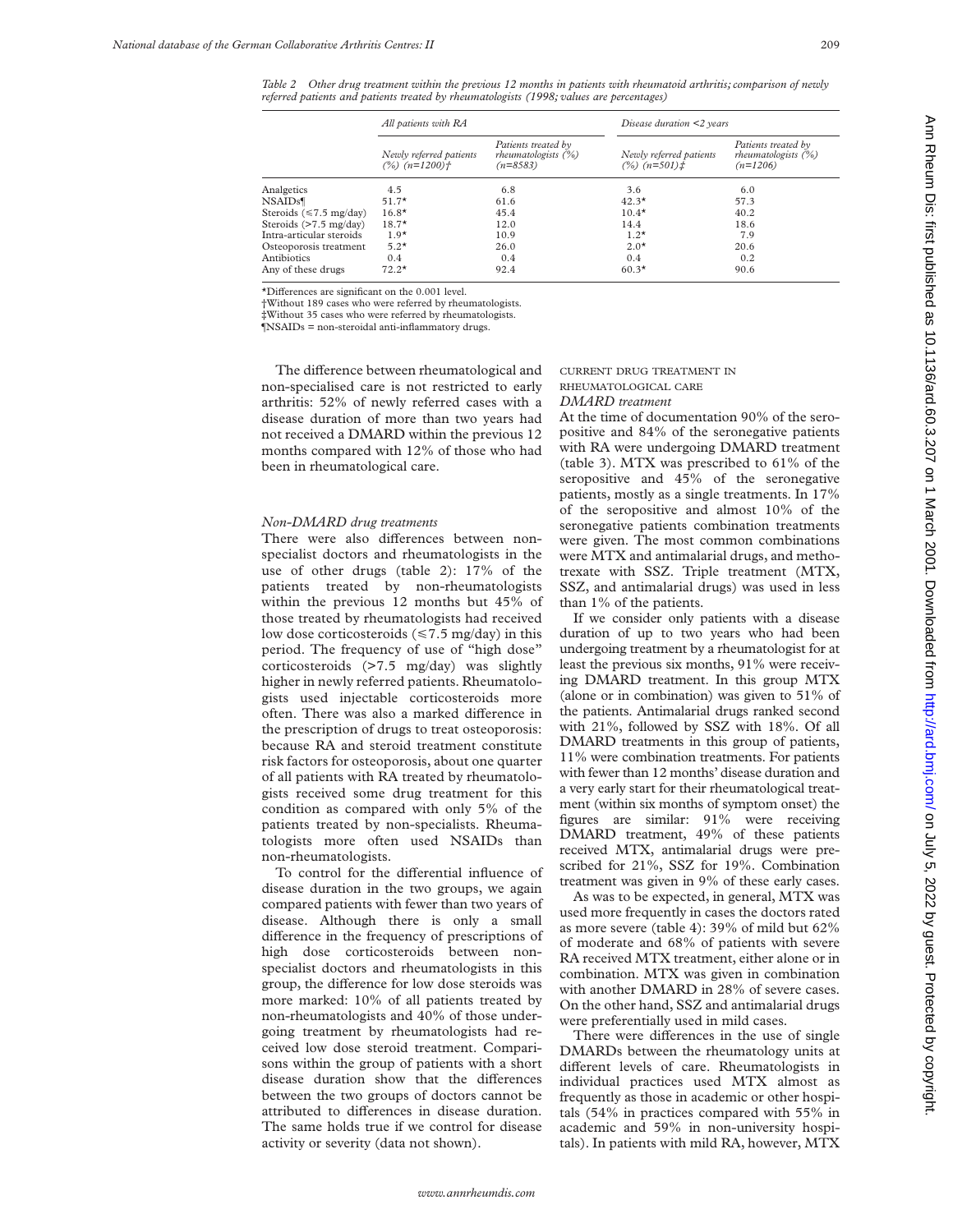*Table 3 Current disease modifying antirheumatic drug (DMARD) treatment in outpatients with RA in rheumatological care with respect to rheumatoid factor (1998; values are percentages)*

|                               | Seropositive RA<br>$(n=5948)$ | Seronegative RA<br>$(n=2999)$ | Total<br>$(n=8947)$ |
|-------------------------------|-------------------------------|-------------------------------|---------------------|
| Single treatments             |                               |                               |                     |
| Antimalarial drugs            | $6.6*$                        | 15.6                          | 8.9                 |
| SSZ+                          | $7.6*$                        | 11.7                          | 9.0                 |
| Parenteral gold               | 5.1                           | 6.1                           | 5.4                 |
| MTX+                          | $45.7*$                       | 36.6                          | 42.7                |
| AZA+                          | 3.3                           | 2.5                           | 3.1                 |
| Other DMARDs                  | 4.7                           | 4.4                           | 4.6                 |
| Combination treatments        |                               |                               |                     |
| MTX with antimalarial drugs   | $5.6*$                        | 3.0                           | 4.7                 |
| MTX with SSZ                  | $3.6*$                        | 1.9                           | 3.0                 |
| Other combination with MTX    | $5.8*$                        | 3.2                           | 4.9                 |
| Other combination without MTX | 2.2                           | 1.4                           | 1.9                 |
| Total of combinations         | $17.1*$                       | 9.5                           | 14.6                |
| Total                         |                               |                               |                     |
| Antimalarial drugs            | $14.3*$                       | 17.7                          | 15.5                |
| SSZ.                          | 12.7                          | 14.5                          | 13.3                |
| <b>MTX</b>                    | $60.8*$                       | 44.9                          | 55.5                |
| Any DMARD                     | $90.3*$                       | 84.4                          | 88.3                |

 $*$ Differences are significant on the 0.001 level.

†SSZ = sulfasalazine; MTX = methotrexate; AZA = azathioprine.

*Table 4 Current disease modifying antirheumatic drug (DMARD) treatment in outpatients with RA in rheumatological care with respect to disease severity (1998; values are percentages)*

|                                       | Mild $(n=2861)$ | Moderate<br>$(n=4164)$ | Severe<br>$(n=1672)$ |
|---------------------------------------|-----------------|------------------------|----------------------|
|                                       |                 |                        |                      |
| Single treatments                     |                 |                        |                      |
| Antimalarial drugs*                   | $15.6*$         | 7.4                    | $1.7*$               |
| $SSZ^*+$                              | $12.1*$         | 9.1                    | $3.5*$               |
| Parenteral gold*                      | $8.4*$          | 4.2                    | 3.3                  |
| $MTX^*$                               | $33.2*$         | 48.8                   | $42.7*$              |
| $AZA^{\star+}$                        | $1.7*$          | 3.1                    | $5.1*$               |
| Other DMARDs                          | $5.1*$          | 3.9                    | 5.7                  |
| Combination treatments                |                 |                        |                      |
| MTX with Antimalarial drugs*          | $2.1*$          | 5.0                    | $8.7*$               |
| MTX with SSZ*                         | $1.2*$          | 3.6                    | 5.1                  |
| Other combinations with $MTX^{\star}$ | $2.3*$          | 4.4                    | $10.9*$              |
| Combinations without MTX*             | $0.9*$          | 2.0                    | 3.3                  |
| Total of combinations*                | $6.4*$          | 15.1                   | $28.1*$              |
| Total                                 |                 |                        |                      |
| Antimalarial drugs*                   | $18.5*$         | 14.4                   | 13.7                 |
| SSZ.                                  | 13.9            | 14.1                   | 10.9                 |
| $MTX^*$                               | $38.7*$         | 62.0                   | $67.9*$              |
| Any DMARD <sup>*</sup>                | $82.5*$         | 91.7                   | 90.3                 |

\*Differences from "moderate" are significant at the 0.001 level.

†SSZ = sulfasalazine; MTX = methotrexate; AZA = azathioprine.

*Table 5 Current non-disease modifying antirheumatic drug (DMARD) treatment in outpatients with RA in rheumatological care with respect to disease severity (1998; values are percentages)*

|                                      | Mild<br>$(n=2797)$ | Moderate<br>$(n=4059)$ | Severe<br>$(n=1637)$ | Total<br>$(n=8493)$ |
|--------------------------------------|--------------------|------------------------|----------------------|---------------------|
| Analgetics                           | 4.6                | 6.6                    | $11.7*$              | 6.9                 |
| NSAIDs <sup>+</sup>                  | $51.8*$            | 61.4                   | $67.0*$              | 59.3                |
| Steroids $(\leq 7.5 \text{ mg/day})$ | $31.3*$            | 51.0                   | $56.8*$              | 45.6                |
| Steroids (>7.5 mg/day)               | $3.8*$             | 9.7                    | $21.2*$              | 10.0                |
| Intra-articular steroids             | $2.2*$             | 7.7                    | $12.2*$              | 6.8                 |
| Drugs against osteoporosis           | $15.6*$            | 29.9                   | $46.7*$              | 28.4                |
| Any of these treatments              | $81.0*$            | 95.6                   | $98.0*$              | 91.3                |

\*Differences from "moderate" are significant at the 0.001 level.

†NSAIDs - non-steroidal anti-inflammatory drugs.

was used in 27% of cases in individual practices compared with 43% both at outpatient clinics of universities and rheumatology hospitals. In severe cases there was again no difference between the two types of hospital, but more prescription of MTX in individual rheumatology practices (65% and 64% in outpatient clinics and 76% in individual practices). Antimalarial drugs were preferentially used by rheumatologists in practices: they prescribed these drugs to 26% of their patients with RA compared with 9% at academic and 11% at other hospitals (36% of mild cases compared

with 11% at academic and 9% at other hospital outpatient clinics).

To test whether these differences were significant, we calculated case mix adjusted odds ratios for the prescription of single drugs (see "Patients and methods" section). As the two types of hospital outpatient clinics provided similar treatment, we added their figures up and compared only outpatient clinics with individual rheumatology practices.

Compared with patients treated at outpatient clinics, patients with RA in individual practices had a threefold chance of being treated with antimalarial drugs (OR=3.04; CI 2.65 to 3.49). SSZ had an OR of 1.39 (CI 1.20 to 1.60), whereas the likelihood of treatment with MTX (OR=0.65, CI 0.58 to 0.73) and with other DMARDs like azathioprine  $(OR=0.49; CI 0.43$  to 0.56) was significantly lower. Combination treatments were given with equal frequency (OR=1.02; CI 0.89 to 1.17).

These differences cannot be explained by differential ratings of severity depending on the institutional setting: when we did the same calculations with patient derived data (disability), we obtained very similar results (data not shown).

#### *Non-DMARD treatment*

On the day of registration, NSAIDs were used in 52% of the patients with mild, 61% of those with moderate, and 67% of the patients with severe disease (table 5). High dose steroids were almost exclusively used in patients with a higher disease severity. The frequency of osteoporosis drugs use was strongly associated with the perceived severity of the disease.

#### *Combinations of DMARDs with other drugs*

Usually, patients received DMARDs combined with NSAIDs and/or oral corticosteroids: 22% of all patients with RA received steroids and DMARDs alone, 24% NSAIDs and DMARDs, and 29% took a combination of all three forms of treatment. Only 13% of all patients were treated with DMARDs alone. Methotrexate was more often combined with low dose corticosteroids than other DMARDs: although the proportion of patients treated with high dose steroids was about 10% irrespective of the DMARD used, 54% of the patients undergoing MTX treatment but only 34% receiving treatment with SSZ and 28% receiving antimalarial drugs were also taking low dose steroids. NSAIDs were used with equal frequency in combination with the different DMARDs. Of the patients with a very short disease duration (<1 year), 41% received MTX and steroids.

#### NON-DRUG TREATMENTS DURING THE PREVIOUS 12 MONTHS

The patients recorded all non-medicinal treatments they had received within the previous 12 months as either inpatients or outpatients (table 6). Forty four per cent of all patients with RA had received individual therapeutic exercises. Another 17% had participated in group physiotherapy. Passive measures were pre-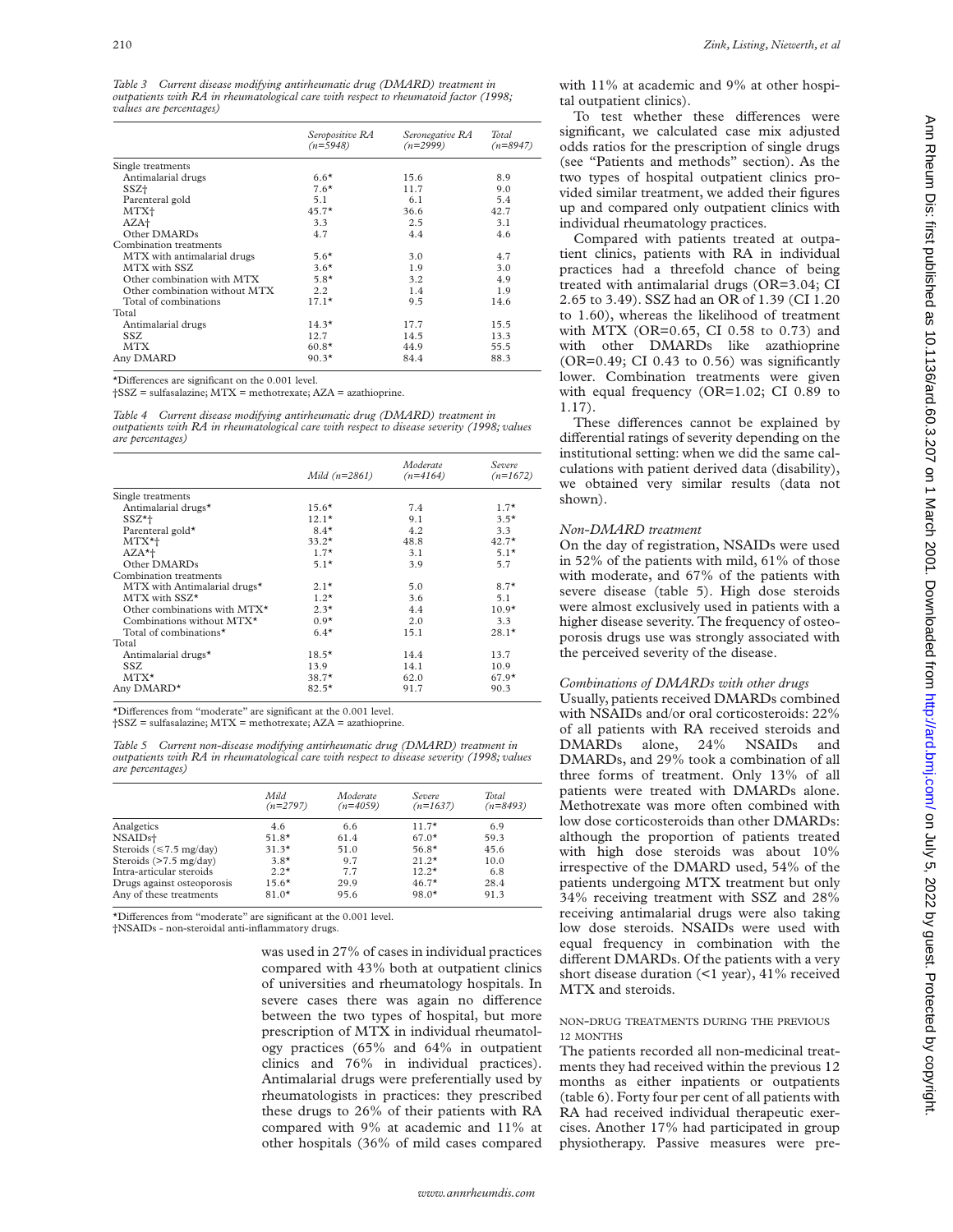*Table 6 Non-drug treatments received by patients with RA in inpatient or outpatient care within the previous 12 months; only patients treated by rheumatologists within the previous six months are included (1998; values are percentages)*

|                          | Patients with in- or<br>outpatient treatment<br>$(n=8001)$ | Patients with<br>inpatient treatment<br>$(n=1635)$ | Patients with<br>outpatient treatment<br>only $(n=5465)$ |
|--------------------------|------------------------------------------------------------|----------------------------------------------------|----------------------------------------------------------|
| Individual physiotherapy | 44.3                                                       | 61.3                                               | 36.3                                                     |
| Group physiotherapy      | 17.3                                                       | 50.2                                               | 6.7                                                      |
| Massages                 | 29.4                                                       | 48.6                                               | 21.8                                                     |
| Electrotherapy           | 18.1                                                       | 31.2                                               | 13.0                                                     |
| Occupational therapy     | 14.8                                                       | 48.9                                               | 4.6                                                      |
| Patient education        | 5.7                                                        | 20.0                                               | 1.5                                                      |
| Any of these treatments  | 66.8                                                       | 86.9                                               | 59.7                                                     |

scribed less frequently but still 29% of the patients had received massages and 18% some form of electrotherapy.

Compared with these treatments, there was a low prescription rate of comprehensive measures such as occupational therapy (including joint protection) and patient education. Only 15% of the patients with RA had received any occupational therapy and only 6% any patient education.

If we consider only patients receiving inpatient treatment during the previous year, 61% of them had had physiotherapy during their hospital stay. Group physiotherapy, massages, and occupational therapy were given to about half of the patients, one third received electrotherapy, and 20% patient education. Thus more than half of all comprehensive treatments were given during inpatient care. As outpatients, only 5% had received occupational therapy and 2% patient education.

#### INPATIENT CARE IN HOSPITALS AND

REHABILITATION UNITS DURING THE PREVIOUS 12 **MONTHS** 

Germany has a traditional system of specialised rehabilitation hospitals at spas, where a considerable part of rheumatological inpatient care is performed. These hospitals aim at reducing disability and handicap resulting from chronic diseases and strengthening self help abilities. Under current German health law, patients are entitled to go to these spas for treatment every three to four years for about three weeks. Rehabilitation hospitals are usually located outside the residential areas where the patients live. In contrast, acute problems such as flares are dealt with at (rheumatology) hospitals located in the patients' residential areas. To estimate the amount of inpatient treatment that is provided to these patients, both stays in hospitals for acute conditions and stays in rehabilitation hospitals have to be considered.

#### *Stays in hospitals*

In the past, German patients with RA were treated in inpatient care much more often than today. This can be shown by comparing the data for the years 1993–98. The proportion of patients with RA with stays in hospitals during some part of the previous year decreased continuously from 28% in 1993 (start of the database) to 16% in 1998 (for seropositive RA from 29% to 18% and for seronegative RA from 26% to 13%).

At the same time, the length of stay also went down: the cumulative mean length of stay during the previous 12 months for those patients with RA who had had any inpatient treatment decreased from 29 days in 1993 (median 25 days) to 24 days in 1998 (median 21 days). The proportion of patients with a total of fewer than three weeks' stay in hospital a year among all patients who had received inpatient treatment rose from 43% in 1993 to 65% in 1998.

If we calculate the annual hospital days for each patient with RA recorded in the database, the reduction in frequency and duration becomes even more apparent: the mean number of hospital days for each patient decreased continuously from 8.1 in 1993 to 3.8 in 1998.

### *Stays in rehabilitation clinics*

In addition to the inpatient treatments described above, 30% of all patients had ever been to a rehabilitation hospital, 11% during the previous year. Compared with the previous years, with a constant level of about 14%, this was a significant decrease.

In total, 22% of all patients with RA in 1998 had received some form of inpatient treatment during the previous year compared with 37% in 1993.

## **Discussion**

In 1998, 84% of patients with RA with a disease duration of up to two years who had been newly referred to German rheumatologists had not had any DMARD treatment within the previous 12 months. If it is taken into account that the initiation of DMARD treatment is a major reason for the consultation of a rheumatologist, this figure may be acceptable for patients with very early disease. However, 48% of the new referrals with more than two years' disease duration had not received any DMARD treatment within the previous 12 months either. The perceived severity of the disease (doctor's rating) of these patients did not differ from that of patients whose rheumatological treatment had started earlier and who had an equal disease duration. We therefore cannot assume that the patients with a later onset of rheumatological care had milder diseases and were admitted only because of acute deterioration, even though we do not have any data about the patients' clinical status before admission. These data correspond to findings from a population based RA panel in California (1984–93), where the probability of starting MTX treatment was 10 times higher in patients who had had at least some contact with a rheumatologist than in those who had only been receiving treatment by nonrheumatologists.15 Also, a German population study in 1989 found a DMARD prescription rate of 22% only in patients treated by non-rheumatologists.16

During the past decade, MTX has become the drug of first choice in the treatment of RA in rheumatology.4 15 17–19 This is reflected in current practice in German rheumatology, even in patients with short disease duration. Half of all patients with up to two years' disease duration were currently treated with MTX. For patients with very short disease duration (<1 year, mean seven months) our data can be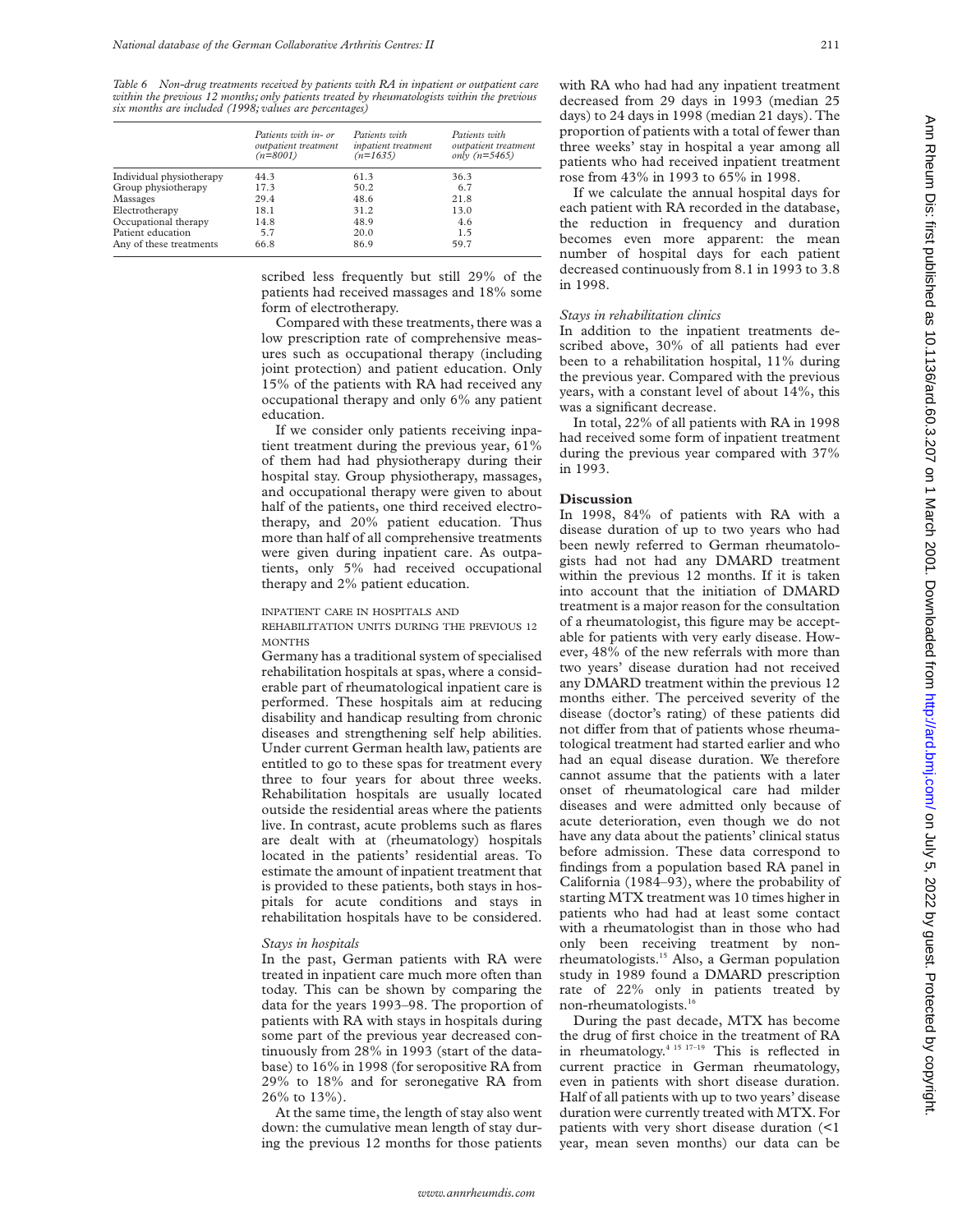compared with findings from a recent American inception cohort study with 750 patients with a mean disease duration of five months enrolled by 142 rheumatologists.<sup>20</sup> Sixty four per cent received at least one DMARD (91% in our data), 25% took MTX (49% in our data), and 29% antimalarial drugs (21% in our data). SSZ was only prescribed to 5% of the patients in the USA, which is clearly different from our data with 19%. The frequency of combination treatment was higher in the American cohort  $(15%)$  than in our data  $(9%)$ .

We found differences between the treatment behaviour of rheumatologists in individual practice and that of rheumatologists working in hospitals, with more antimalarial drugs and a strong dependence on the use of MTX from the perceived severity of the disease in individual practices. After case mix adjustment the probability of using MTX in practices was one third lower than in hospitals. There was, however, no difference in the use of MTX in severe cases and the frequency of combination treatment. This corresponds with findings from a population based pharmacoeconomic programme in the USA and Canada, with 44% using MTX alone in academic and 28% in community sites but no difference in the use of combination treatment. Rheumatologists in individual practices seem to be more cautious with cases they rate as less severe but use all existing possibilities in severe cases.

In a survey of 4032 American and 950 European (British and Dutch) rheumatologists dealing with preferences for the prescription of single, double, and triple DMARD treatments,<sup>21</sup> European rheumatologists were more satisfied with SSZ than American rheumatologists. When double treatments were considered necessary, most American rheumatologists would use MTX with hydroxychloroquine, whereas the majority of European rheumatologists would use MTX with SSZ. In our data, combinations of MTX with antimalarial drugs were slightly more common than with SSZ. The readiness to use combination treatments in cases of severe RA in the survey was higher in the USA (58%) than in Europe (32%). In our data, combination treatments were given in 28% of all cases of severe RA, which is in accordance with other European countries. Triple treatment (MTX, SSZ, and antimalarial drugs), which has been shown to be safe and effective,<sup>22</sup> was rarely used  $($ 1%) by German rheumatologists in 1998.

The differences between European and American rheumatologists are underlined by a recent survey,<sup>23</sup> in which 200 American rheumatologists were asked about their treatment behaviour. In 1999, 46% of all rheumatologists stated that they used combination treatment in more than 30% of their patients with RA; 96% stated that they used any combination treatment. American rheumatologists seem to differ from their German colleagues in the use of DMARD combination treatment.

The frequency of prescription of prednisone was 54% of all patients with RA in the Californian longitudinal RA panel.<sup>24</sup> This finding is in agreement with our data of low dose corticosteroid prescription in 46% and high dose prescription in 10% of the patients treated by rheumatologists. In the American inception cohort<sup>20</sup> 55% of the patients with less than one year of disease received DMARDs with prednisone compared with 41% in our data.

Compared with data from a Canadian study on the use of health services, $25$  where the mean number of visits for all patients with RA to physical and occupational therapy was 1.5 a year, the prescription of non-drug treatments like physiotherapy and massage in Germany is relatively high. Each prescription includes six or 10 visits to a therapist, many patients receiving several prescriptions a year. Even though we do not know the total number of visits, our data indicate a higher therapeutic intensity in this field in Germany.

However, given that it is recommended, $10$ and German rheumatologists share this opinion, that patient education should be one of the first steps in the treatment of RA, there is a huge gap between theory and practice. Only 6% of all patients with RA had participated in a patient education programme within the previous 12 months, most of them while inpatients in a hospital or rehabilitation clinic. In the Edmonton cohort 38% of the patients had attended a patient education programme at some time during their disease (mean disease duration 6.5 years), about half of these within the first two or three years of disease onset.<sup>26</sup> Occupational therapy is another area of clear deficiency: only 5% of the patients had received occupational therapy (including joint protection advice) within the previous year as outpatients, 15% if inpatient care is included. Inpatient treatments, at least in part, compensate for the deficits in outpatient complementary treatments.

Traditionally, inpatient treatment used to be common in Germany compared with other countries. In German rheumatology in 1993, 28% of all patients with RA had been treated in hospitals within the previous 12 months compared with 23% in Canada (Saskatoon and Montreal) between 1990 and 1994.<sup>25</sup> There has been a considerable decrease in admission of patients with RA to hospital in Germany (16% in 1998). This corresponds with much earlier data of 1981 from four rheumatology centres in the USA, where 15% of all patients with RA had been in inpatient care with a mean length of stay for each patient of 14 days a year.<sup>27</sup> <sup>28</sup> Even though the frequency of inpatient treatments was comparable with this earlier data, the length of stay in Germany in 1998 was still rather high (mean 24 days during a 12 month period for patients who had been in hospital).

In addition to inpatient treatment in regular hospitals, Germany has an extended system of rehabilitation clinics at spas. Of all patients with RA, 30% had at some point been to a rehabilitation clinic, 11% within the previous 12 months. Twenty two per cent had received one of these forms of inpatient treatment during the previous 12 months. The justification for this becomes clear when one considers that short term admission to a hospital rheumatol